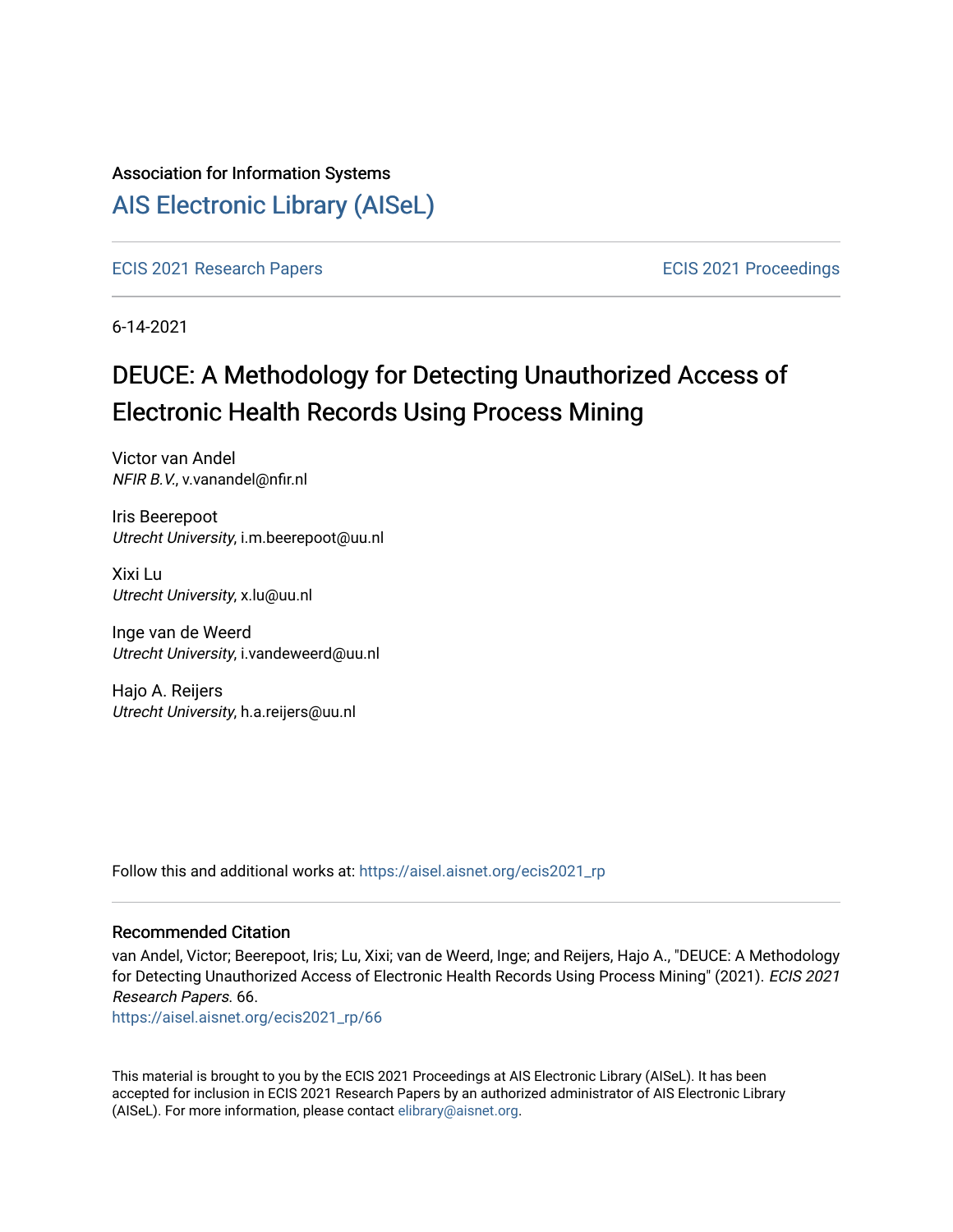## **DEUCE: A METHODOLOGY FOR DETECTING UNAUTHORIZED ACCESS OF ELECTRONIC HEALTH RECORDS USING PROCESS MINING**

*Research Paper*

Victor van Andel, NFIR B.V., The Hague, Netherlands Iris Beerepoot, Utrecht University, Utrecht, Netherlands, i.m.beerepoot@uu.nl Xixi Lu, Utrecht University, Utrecht, Netherlands Inge van de Weerd, Utrecht University, Utrecht, Netherlands Hajo Reijers, Utrecht University, Utrecht, Netherlands

## **Abstract**

*Hospitals have a keen interest to root out unauthorized access of Electronic Health Records (EHRs). The retrospective analysis of suspicious EHR views may help to take preventive measures against such access. However, investigating EHR access manually is labor-intensive and only allows for checking a small sample of cases. We explore how process mining techniques can be used to support the detection of unauthorized views. In the context of EHR access, it is easier to define authorized views with certainty than to detect unauthorized views. Therefore, we propose DEUCE: a methodology that focuses on identifying authorized behavior, such that unauthorized views are distinguished, and can be investigated more in-depth. We evaluate the methodology in the form of a case study at a Dutch hospital. As a result of this study, the hospital has adopted the approach in favor of their traditional approach and unauthorized EHR access is now more efficiently detected.*

*Keywords: Process Mining, Electronic Health Records, Unauthorized Access, Security, Deviations.*

## **1 Introduction**

The emergence of Health Information Systems has enabled the digital availability of information that is needed by health workers to accomplish their job. Information about a patient is stored in their Electronic Health Record (EHR), which has become an integral part of modern healthcare (Borycki et al., 2011). With the introduction of the General Data Protection Regulation (GDPR), hospitals need to satisfy strict rules with regards to EHRs and privacy of patients. In order to enforce the rules, elaborate security and privacy requirements have been formulated to protect the sensitive data that they contain (Rodrigues et al., 2013). Deviations from security and privacy requirements can result in major fines for the organisations involved. Therefore, it is vital for hospitals to avoid unauthorized access of the EHR by employees. However, distinguishing unauthorized from authorized access is not an easy task. Consider the following example:

*A male patient is brought into the emergency department by ambulance. The doctor assigned to this patient quickly checks his EHR for his medical history. Formally, the patient's visit is not yet registered as such in the system. GDPR law prescribes that only healthcare professionals with a formal treatment relationship with the patient are authorized to view his record. As this is an emergency situation, the doctor utilizes the break the glass mechanism of the system in order to view the file. In this situation, the patient's file has been viewed for a legitimate reason. Consider, by contrast, a doctor from another department hearing that an old acquantaince has been admitted to the*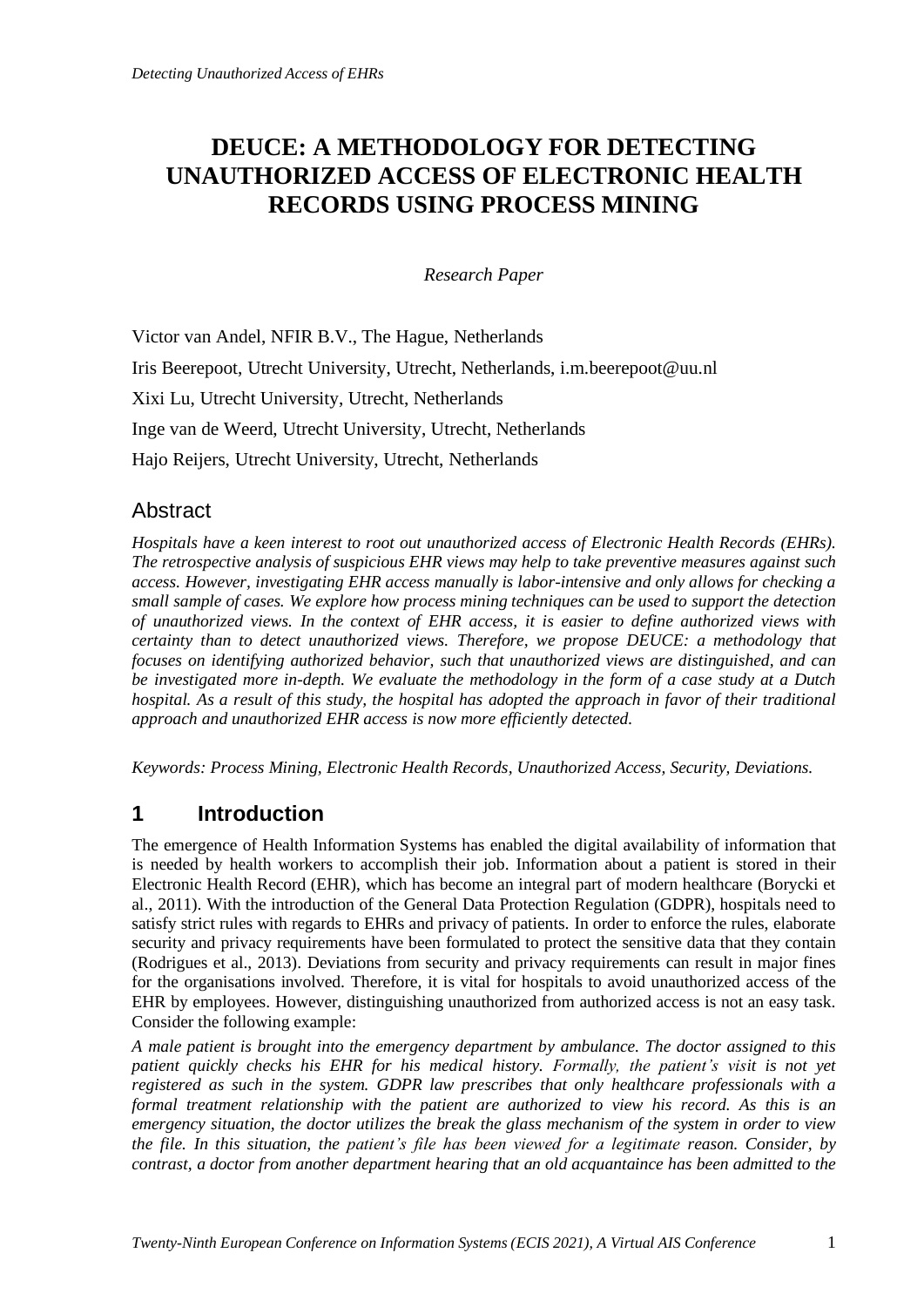*emergency department. Out of interest, this doctor views the patient's file and uses the break the glass mechanism to do so. As this doctor does not have and will not have a treatment relation with the patient, this is an example of unauthorized EHR viewing .*

Although it is important for hospitals to monitor EHR access and take preventive measures when unauthorized access is detected, doing so manually is highly labor-intensive. Moreover, access rules are flexible to account for emergencies, making the specification of authorized access difficult. In the example above, a privacy officer would need to check whether the doctor became the patient's attending doctor after using the break the glass mechanism: e.g. by checking whether the doctor operated on the patient or prescribed medication. In practice, this means privacy officers are only able to check a sample of all cases by retrospectively checking access. Fortunately, the use of data mining techniques, in particular process mining, can offer a solution to this problem. Process mining techniques use so-called event logs, extracted from an IT system, to perform process analyses on those data (van der Aalst, 2016). It allows for analyzing what has happened when, but also what happened before and after. Therefore, it can provide sequential information, which other data mining techniques cannot. Thus, process mining is of particular value for distinguishing authorized from unauthorized access for examples such as the one mentioned. In addition, process mining techniques can provide insights into the resources performing tasks, time aspects involved, and more (Mannhardt et al., 2016). In situations other than the one in the example, these aspects may turn out to be important. Using process mining to distinguish authorized from unauthorized viewing by healthcare professionals might allow for monitoring a larger set of cases and detect more instances of unauthorized views. Therefore, we investigate the question: *how can process mining be used to detect unauthorized EHR access?*

In this paper, we adapt the well-established Process Mining Project Methodology  $PM<sup>2</sup>$  (van Eck et al., 2015), in order to propose a methodology for using process mining to detect unauthorized EHR access. Specifically, we adopt the six steps from the original methodology, the iterative cycles, and the involvement of business experts during different steps in the project. On top of that, we provide detailed support for our specific goal of iteratively detecting unauthorized access. We applied and evaluated the proposed approach within a case study at a Dutch hospital. Our main scientific contribution is a step-by-step approach that can be used by hospitals to investigate EHR access. It has the potential to be used to more generally detect deviations of information systems users. Our proposal includes an introduction of two metrics to evaluate the extent to which the results of the analysis are precise. Unique to our methodology is the focus on excluding authorized behavior to arrive at a set of unauthorized cases, by defining green flags. Practically, our methodology provides an improvement in terms of time and coverage compared to the traditional approach of hospitals to manually analyze small samples of cases of EHR access. As a result of this study, the hospital involved adopted the approach to more efficiently detect unauthorized EHR access.

## **2 Background Literature**

## **2.1 Privacy and Legislation**

Hospitals are subject to several information security regulations, which differ from one region to the other. In the European Union, for example, hospitals must adhere to the European General Data Protection Regulation (GDPR), which is concerned with the processing of personal data of all citizens of the European Union. In addition, countries also have more specific legislation related to information security. Apart from regional differences, there are also differences in which rules apply to certain parts of information systems. For example, different rules might hold for different parts of the EHR. Murphy et al. (2014) distinguish between three types of patient information: protected health information (anything about a patient's medical status), personally identifable information (anything that could identify the patient), and generalized information (anything else). A different level of discretion may be required depending on the kind of information that is dealt with. This could be embodied by restricting certain parts of the records for certain kinds of employees.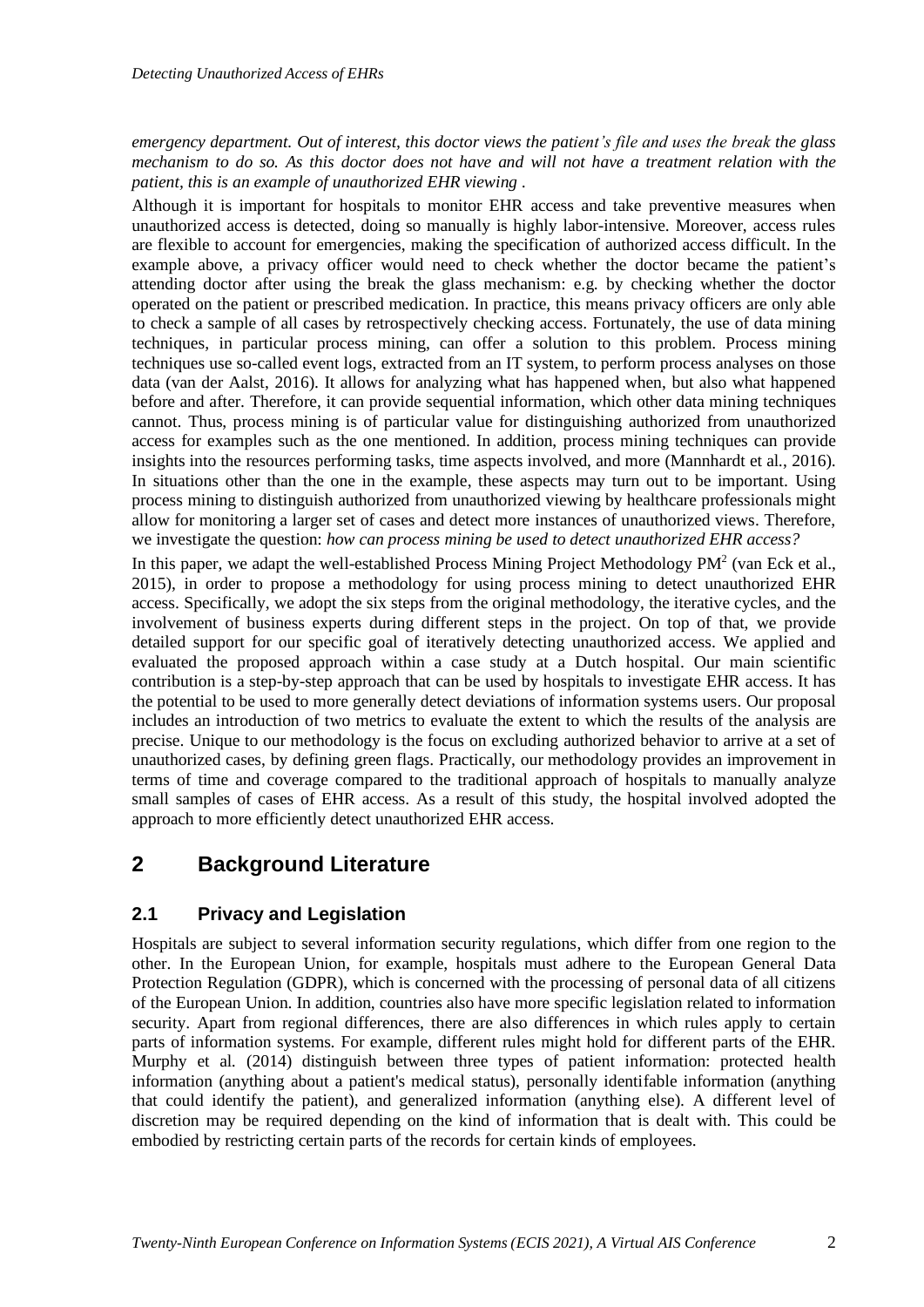The most common form of system access control in hospitals is *user authentication* (Murphy et al., 2014). By requiring users to be logged in, every action that is performed within the system can be traced back to a user. Even when a malicious action is not prevented, it can be discovered, and the offender can be held accountable. Simply knowing that every action can be traced back to the person might prevent people from acting inappropriately.

Another topic tied to access control is determining which permissions should be given to which user. This is referred to as *user provisioning*. Give a user too many permissions and questions will be asked. Give too little and the user will not be able to do his job. User provisioning is quite complicated in reality, especially in healthcare where information needs often shift (Koppel et al., 2015). Health workers can have multiple roles; they may even move between different hospitals that use the same system. Patients can also move from one department to the other or be treated at multiple ones simultaneously. In situations such as the example in the introduction, it may save lives to quickly gain access to a patient's record. Therefore, some hospitals employ a break the glass mechanism, which health workers can use to transcend their permissions and gain access to a specific record in case of an emergency (Lovis et al., 2007).

### **2.2 Process Mining, Compliance, and Conformance Checking**

Process mining is a collection of techniques that bridges the gap between traditional model-based process analysis and data-centric analysis techniques (van der Aalst, 2016). The application of process mining on healthcare processes has been well documented (Mans et al., 2015; Rojas et al., 2016). The healthcare sector is known for complex, ad-hoc, and multidisciplinary processes, posing particular challenges in process analysis endeavours (Homayounfar, 2012). Using process mining to provide insights into bottlenecks in the process and pinpointing opportunities for improvement can bring about direct improvements in patient care. For process mining techniques to work in healthcare, as well as in any other sector, an *event log* is required. An event log consists of a number of *events*. An event always contains an *activity*, e.g. a patient arriving at the emergency department or a doctor prescribing medication. Other information required in the event log is the *case* the event refers to, e.g. the patient involved, and the *timestamp*, i.e. the exact date and time the event occurred. With this information the process can be analyzed. Additional data such as the resources performing the activities or other attributes, if available, can enrich the analysis results.

Within process mining, three families of techniques can be distinguished (van der Aalst, 2016). The first relates to the *discovery* of process models without any a-priori knowledge. The second family of techniques is focused on *conformance* of what happened in reality as opposed to what was expected based on the process model. The third is related to *enhancement*, meaning that existing process models are enriched with information from the logs. In the context of this study, we focus especially on the family of conformance techniques, as we are interested in checking EHR access in relation to legislation. Commonly-used techniques within conformance checking are *rule checking*, *token replay*, and *alignments* (Carmona et al., 2018). A related field is that of *compliance checking*, which has largely focused on process modelling but has also recently explored approaches for discovering deviations (e.g. Ramezani et al., 2012). However, the latter has mostly looked at checking log behavior against predefined rules, while this does not solve our problem of defining such rules. In Chapter 2, we will describe how we incorporate these existing ideas towards the goal of checking EHR access.

## **2.3 Using a Red Flag Approach**

For conformance checking techniques to work, there needs to be some normative model against which the log can be checked. Let us return to our example of unauthorized use of the break the glass mechanism. If we want to distinguish unauthorized from authorized use, we would need to specify exactly in which situations the doctor is authorized to access a patient file, and in which situations this is unauthorized. As was mentioned in section 2.1, access control is particularly complex in healthcare. For example, should we categorize all situations in which a doctor did not operate on a patient after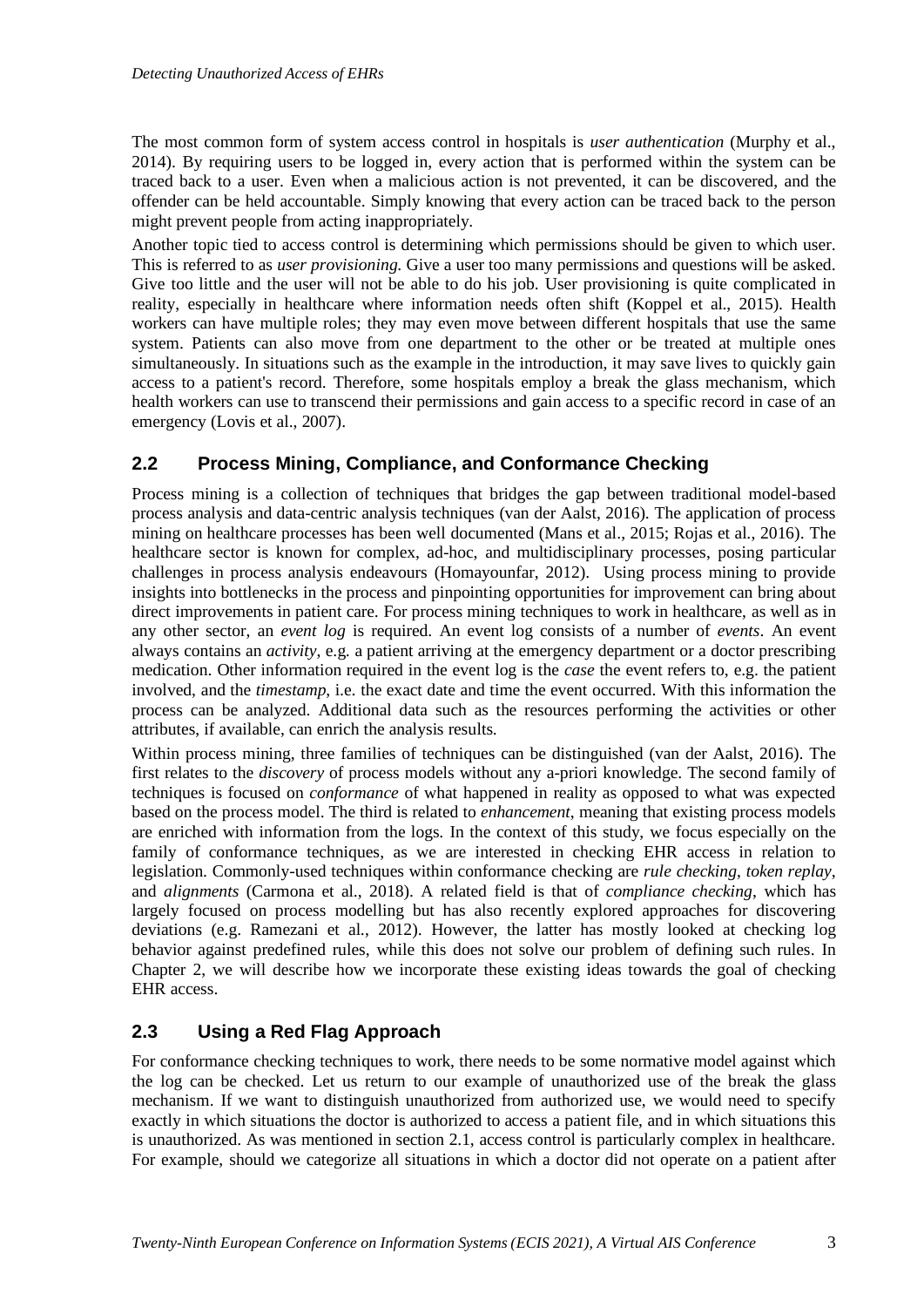using the break the glass mechanism as unauthorized EHR access, the result would be a large number of false positives (Baader and Krcmar, 2018). Should we try to capture all exceptional situations in one statement, it would become uncomprehensibly long and complex. However, when presented with a specific example of a doctor using the break the glass mechanism and consequently treating that same patient, it is easy to determine this as authorized. Therefore, in situations such as described here, it is easier to say with certainty that some behavior that we see in the data is an example of authorized access, than it is to specify unauthorized access.

Drawing on principles of a so-called red flag approach, we aim to provide support for systematically distinguishing unauthorized from authorized access of systems. The red flag approach is often applied in the accounting field to detect fraud (Albrecht et al., 2011). The core idea of the approach is that unusual behavior is flagged and consequently investigated in more detail. Important to note is that at this point, the behavior is not yet categorized as fraud, but studied more in-depth. The involvement of a knowledgable investigator is therefore required. Additionally, the approach assumes that there is no need to further investigate behavior that is not flagged. By doing so, it allows one to zoom in on suspicious behavior and not spend time on investigating normal behavior. Baader and Krcmar (2018) have shown how the red flag approach can be combined with process mining and can significantly bring down the number of false positives. To the best of our knowledge, theirs is the only work combining the two approaches. The main idea we pursue is to combine process mining and the red flag approach to filter out instances of unauthorized EHR access. However, as adopting the red flag approach as-is still leaves us with the problem of specifying unauthorized access, we deviate from the traditional approach. In the following section, we propose DEUCE: a methodology for detecting unauthorized viewing, which includes support for specifying unauthorized access.

## **3 DEUCE: A Methodology for Detecting Unauthorized Access of Electronic Health Records**

In this section, we describe our methodology based on process mining for the detection of unauthorized EHR access, drawing from the previously mentioned ideas behind conformance checking and the red flag approach. Taking the break the glass example, we will flag every situation where the mechanism is used as suspicious. Since it is difficult to capture all situations in which the mechanism is unauthorized, we aim to find those situations in which it was used justly, i.e. we assign *green flags*. These instances do not need to be further investigated. In other words, we focus on extracting authorized behavior, such that we are left with unauthorized behavior. The list of green flags is continuously expanded to increase the precision of the detection.

## **3.1 Process Mining Methodologies**

In recent years, several process mining methodologies have been introduced (e.g. van Eck et al., 2015; Zerbino et al., 2018), some even specific to analyzing healthcare processes (Rebuge and Ferreira, 2012; Rojas et al., 2017). The methodology we propose is an adaptation of the well-established Process Mining Project Methodology ( $PM^2$ ) by Van Eck et al. (2015). There are three main reasons for choosing this methodology as a basis for detecting unauthorized EHR access. First, it includes a step in which conformance checking can be applied. Second, iterative analysis cycles are inherent to the methodology. Third, it is the only methodology that explicitly specifies the types of experts involved in each step.

 $PM<sup>2</sup>$  is a general methodology that applies to a very diverse application of process mining techniques. We adopt the six steps from the original methodology, the iterative cycles, and the involvement of business experts during different steps in the project. On top of that, we provide detailed support for our specific goal of iteratively detecting and refining green flags. The proposed methodology is visualized in **Figure 1**. We will describe each of the steps below.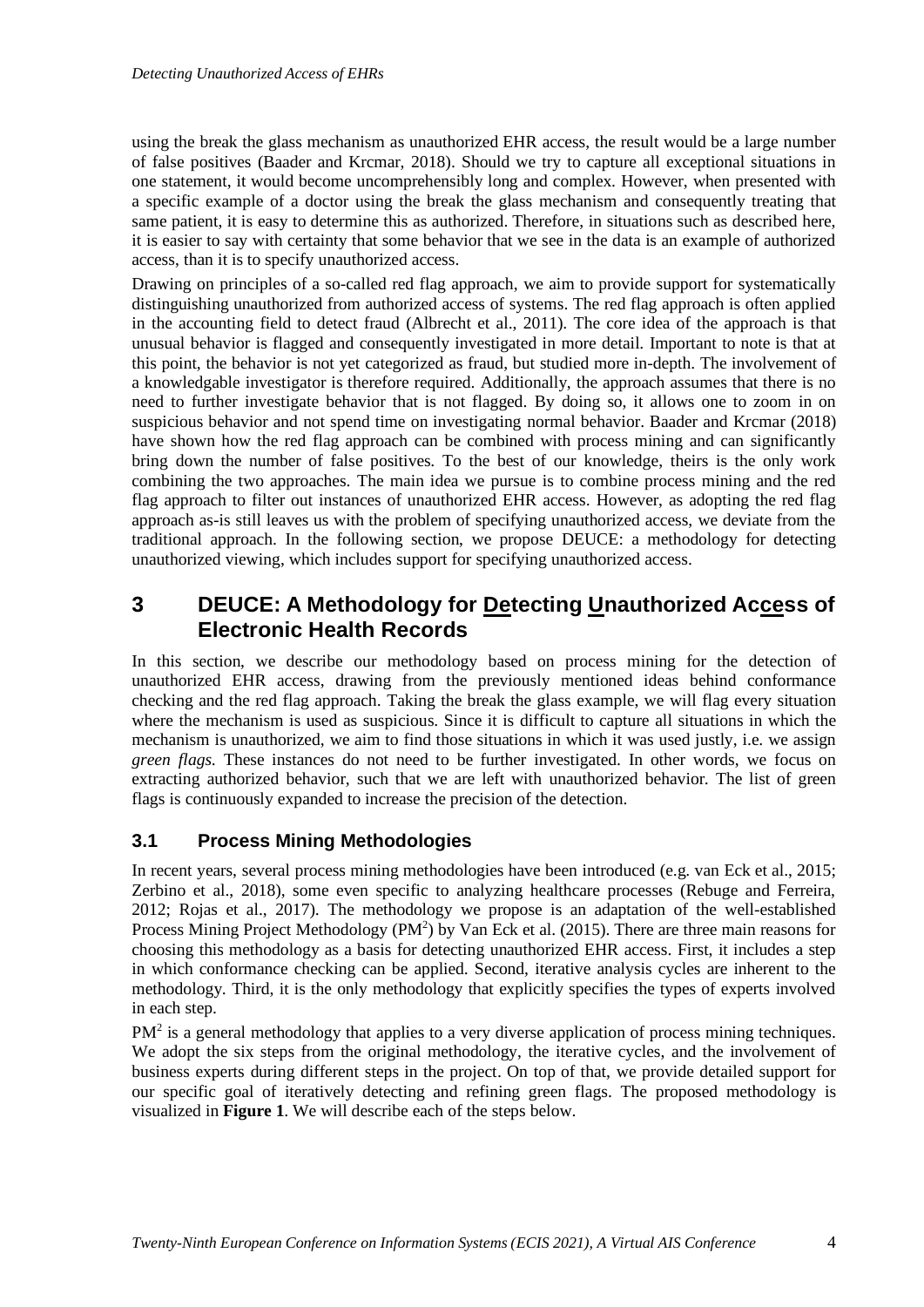

*Figure 1. DEUCE: A Methodology for Detecting Unauthorized EHR Access (after PM<sup>2</sup>by van Eck et al., 2015).*

#### **1. Planning**

The first objective of the planning stage is to define potential forms of unauthorized access. To determine whether some behavior may be unauthorized, initial green flags are defined. A green flag is an event that indicates a justified reason for following the path. Defining the categories of unauthorized access and an initial set of green flags is the starting point for the process mining project.

#### **2. Extraction**

In the second stage, data is extracted from the EHR system to analyze the executed process instances and separate the set into authorized and unauthorized access based on the known green flags. The extraction step may be executed multiple times in one project, as experts may require additional data to assign new green flags.

#### **3. Data Processing**

During the data processing stage, the extracted data is turned into an event log by constructing cases. Each case is an instance of a user accessing (a part of) the EHR and contains processual information around this access.

#### **4. Mining & Analysis**

In the mining & analysis stage, the event log is loaded into a process mining tool in order to explore and analyze the process. Conformance checking is carried out differently than in most studies. Instead of using a reference process model that describes the intended behavior, we look for the occurence of green flags in the cases. When a case contains no green flags, it is classified as an instance of unauthorized access. Note that we classify cases as unauthorized, but in reality the case is *potentially* unauthorized, i.e. it needs to be further investigated by the business expert. However, for simplicity, we will refer to it as a case of unauthorized access. In each iteration, one can say with more certainty that it is in fact a case of unauthorized access.

After the application of green flags to the log, a random sample of cases is drawn and analyzed by the *business expert*. By investigating these cases in-depth and determining which of them can with certainty be confirmed as authorized and which ones cannot, the business expert provides input for the evaluation stage.

### **5. Evaluation**

The evaluation stage concludes the analysis iteration and transitions into either the next analysis iteration or into the final stage of the project. When any cases classified as unauthorized have been determined false positives by the business expert, they will provide input for the next iteration. In collaboration with the business expert, new green flags are defined (or existing ones are refined) that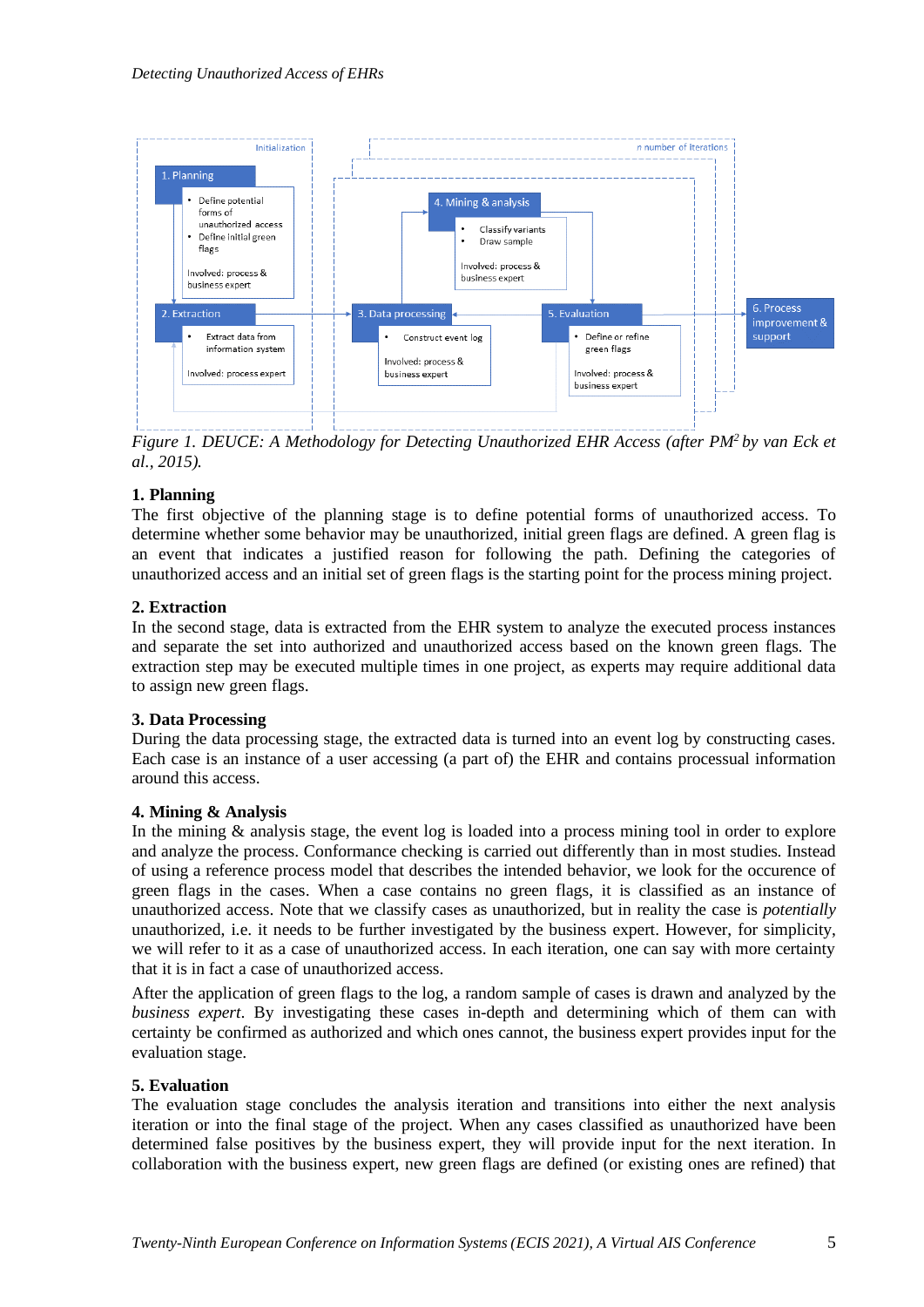will prevent these cases and equivalent ones from being classified as unauthorized in the next iteration. This helps to reduce the number of false positives with each iteration in a structured manner.

#### **6. Process Improvement & Support**

The final stage of the methodology is reached when the process analyst and the business expert agree that the detection is mature enough. For example, this might be so when the last iteration concludes without encountering any false positives in the analysis and, thus, there is no input for a new iteration. When considered mature enough, the detection of unauthorized behavior can be implemented for continuous operational support to detect them in real-time.

## **4 Case Study: Detecting Unauthorized EHR Access at a Dutch Hospital**

We applied the proposed methodology to a case study conducted at a large general hospital situated in the Netherlands. For the purpose of this study, we were given access to all audit logging of the EHR under the conditions of an Non-Disclosure Agreement. The hospital also provided access to documentation on their privacy policy and processes and allowed the researchers to conduct interviews with several stakeholders who were of interest to the case study.

We conducted a case study because it is a flexible research approach that is able to cope with the complex and dynamic characteristics of real world phenomena (Bryman, 2016), such as those found in healthcare (Rebuge and Ferreira, 2012). The case study uses a single-case design, as the case is common and representative (Yin, 2017). The main information system used at the case study hospital, Chipsoft HiX, is the market leader in the Netherlands; about 65% of all Dutch hospitals use it. Within the hospital, the current approach for catching unauthorized access is that the privacy officer regularly investigates a random sample of cases. However, because there are far more cases of EHR access that are authorized than unauthorized, this approach is inefficient. If a large portion of cases could automatically be determined to be authorized, the privacy officer would only need to investigate the remainder of the cases and the investigation would cover more cases of unauthorized access.

In the following sections, we describe how we applied the methodology. Although we describe the case study according to the stages of the methodology, in reality we completed four iterations of the methodology for five categories of unauthorized EHR access. During the case study, the role of process analyst was fulfilled by the first author, and the role of business expert by the privacy officer of the hospital.

### **4.1 Stage 1: Planning**

Following the proposed methodology, we started with defining categories of unauthorized access that were to be investigated. Therefore, interviews with the Chief Information Security Officer (CISO) and the Privacy Officer (PO) were centered around how the privacy of patients is guaranteed and determining the various information security policies and practices at the hospital. The aim of the subsequent interviews with the PO, System Administrator (SA), Chief Medical Information Officer (CMIO), Chief Nursing Information Officer (CNIO), and nurse, was to discover categories of unauthorized access and how to detect those in the data. **Table 1** presents an overview of the data collection during the planning stage of the project.

| Date      | Stakeholder(s)  | <b>Focus of interview</b>                          |                 |  |  |  |  |
|-----------|-----------------|----------------------------------------------------|-----------------|--|--|--|--|
| 5/3/2020  | CISO & PO       | Information security practices                     | 1 hr            |  |  |  |  |
| 5/3/2020  | PO              | Introduction of EHR and work observation           | 4 hrs           |  |  |  |  |
| 16/3/2020 | PO <sub>1</sub> | Data sources, unauthorized access, and green flags | 1 <sub>hr</sub> |  |  |  |  |
| 27/3/2020 | PO              | Data sources, unauthorized access, and green flags | 30 mins         |  |  |  |  |
| 9/4/2020  | SА              | Unauthorized access and green flags                | 30 mins         |  |  |  |  |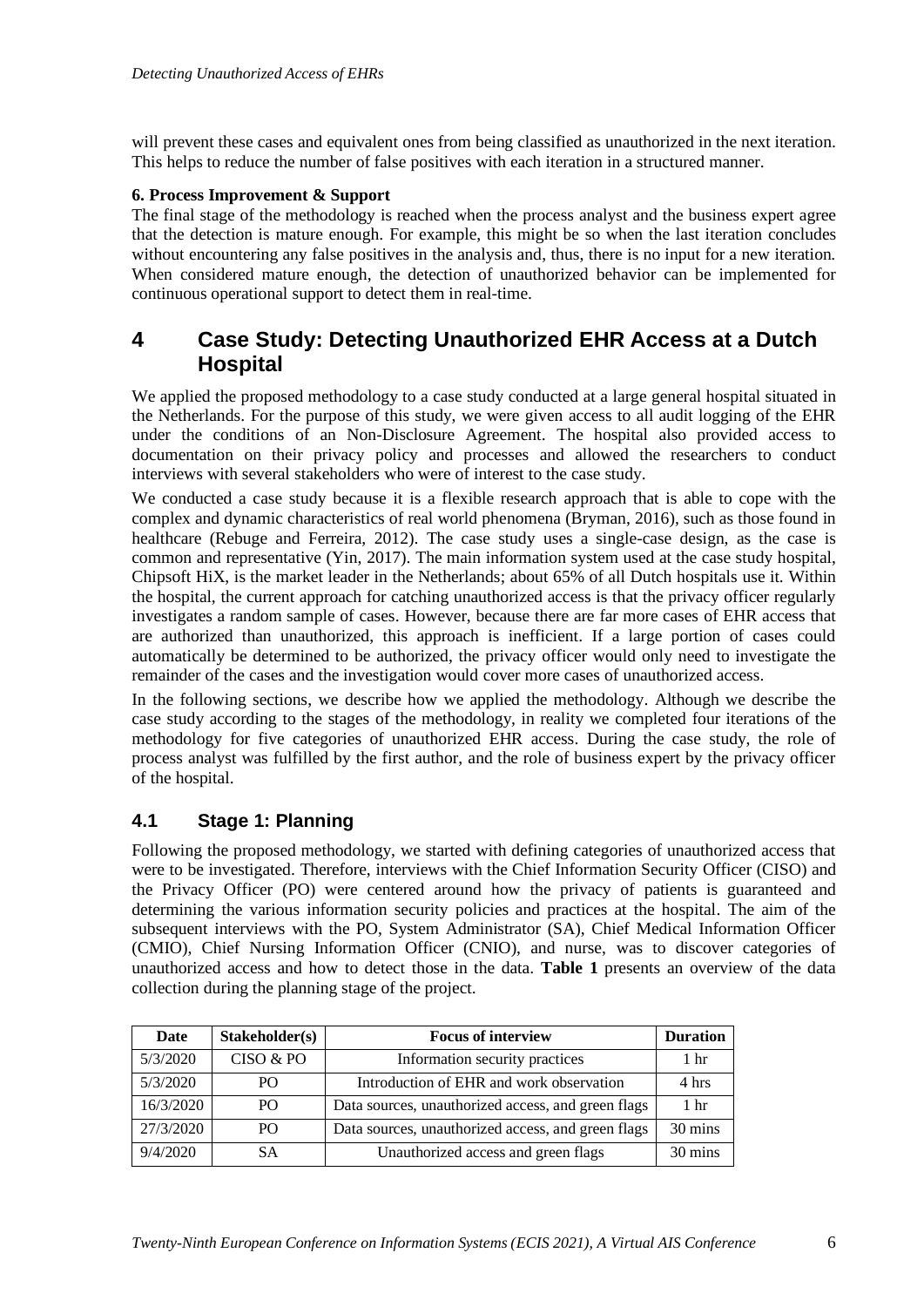| 13/5/2020 | <b>Nurse</b>             | Unauthorized access and green flags | 30 mins |
|-----------|--------------------------|-------------------------------------|---------|
| 19/5/2020 | CMIO                     | Unauthorized access and green flags | 30 mins |
|           | 22/5/2020   CNIO & Nurse | Unauthorized access and green flags | 1 hr    |

#### *Table 1. Planning meetings with stakeholders from the hospital.*

We conducted the interviews using video conference software. After receiving permission for the interview from the participant, we emailed them instructions for the interview. We sent them a single page document that explained the purpose of the study, the concept of unauthorized EHR access, and the type of information we aimed to gather from the interview with them. We kindly asked them to study the document and think about the questions for a couple of days before scheduling a call. This gave them some time to recognize unauthorized access in their work environment and come up with examples. Then, during a scheduled call, they would present their findings; we would ask follow-up questions to get a better understanding of the unauthorized EHR access that they encountered. We focused on finding out whether and how we might be able to distinguish between authorized and unauthorized access in the EHR data. The interviews were recorded and transcribed. When a type of unauthorized EHR access or green flag was mentioned, it was marked and coded as such.

#### 4.1.1 Results

From the interviews, five categories of unauthorized EHR access were identified. **Table 2** provides an overview of the types of unauthorized access. It also shows who identified those in the interviews.

| <b>Categories of unauthorized access</b>                                 | PO. |   | SA   CMIO   CNIO |   | <b>Nurse</b>     |
|--------------------------------------------------------------------------|-----|---|------------------|---|------------------|
| 1. Unauthorized use of break the glass mechanism 'First contact'         |     | X | X                | X |                  |
| 2. Unauthorized use of break the glass mechanism 'ER'                    |     | X |                  | X | X                |
| 3. Unauthorized use of break the glass mechanism 'Peer consultation'   X |     |   | X                | X | $\boldsymbol{X}$ |
| 4. Unauthorized access of Multimedia                                     |     |   |                  |   |                  |
| 5. Unauthorized access of Lab result                                     |     |   |                  |   |                  |

#### *Table 2. Overview of which type of unauthorized access was mentioned by which participant.*

The first three categories refer to different ways of unauthorized use of the break the glass mechanism. At the case study hospital, this mechanism is used hundreds of times a day, on average. When an employee uses the break the glass mechanism, he or she can enter a reason for doing so either by choosing one of the default options or by entering a reason in the free text field at the bottom. By checking whether the rest of the designed path was followed it can be determined whether an instance was authorized or not. For instance, consider a case for which the reason for breaking the glass is 'ER' (Emergency Room). If a patient is indeed registered at the ER shortly afterwards, then this can be seen as a main indicator that the designed path was followed in accordance with the rules. Therefore, this event can be used to set one of the green flags for this category of unauthorized access.

The two remaining categories are related to unauthorized access of EHR modules Multimedia and Lab result. These modules hold information that is sensitive by nature. These should be monitored extra carefully since they are at higher risk to be viewed by an unauthorized person. We can narrow down the investigation by finding out when it is necessary for an employee to view the module in order to carry out their job, such as when the employee is treating the patient.

To provide a better understanding of how the detection is performed in practice, we will provide a concrete example. **Table 3** provides a simplified event log of unauthorized use of break the glass mechanism with the reason *'First contact'*. The event log consists of three cases that each contain one or two activities. The first case shows that shortly after the break the glass reason *'First contact'* is selected, a green flag is detected, namely *Appointment with patient made*. Because the case contains a green flag, it is determined authorized, as shown in the Class column. In case 2, we have no way to justify this event, thus it is labeled as unauthorized. The last case shows that some green flags, in this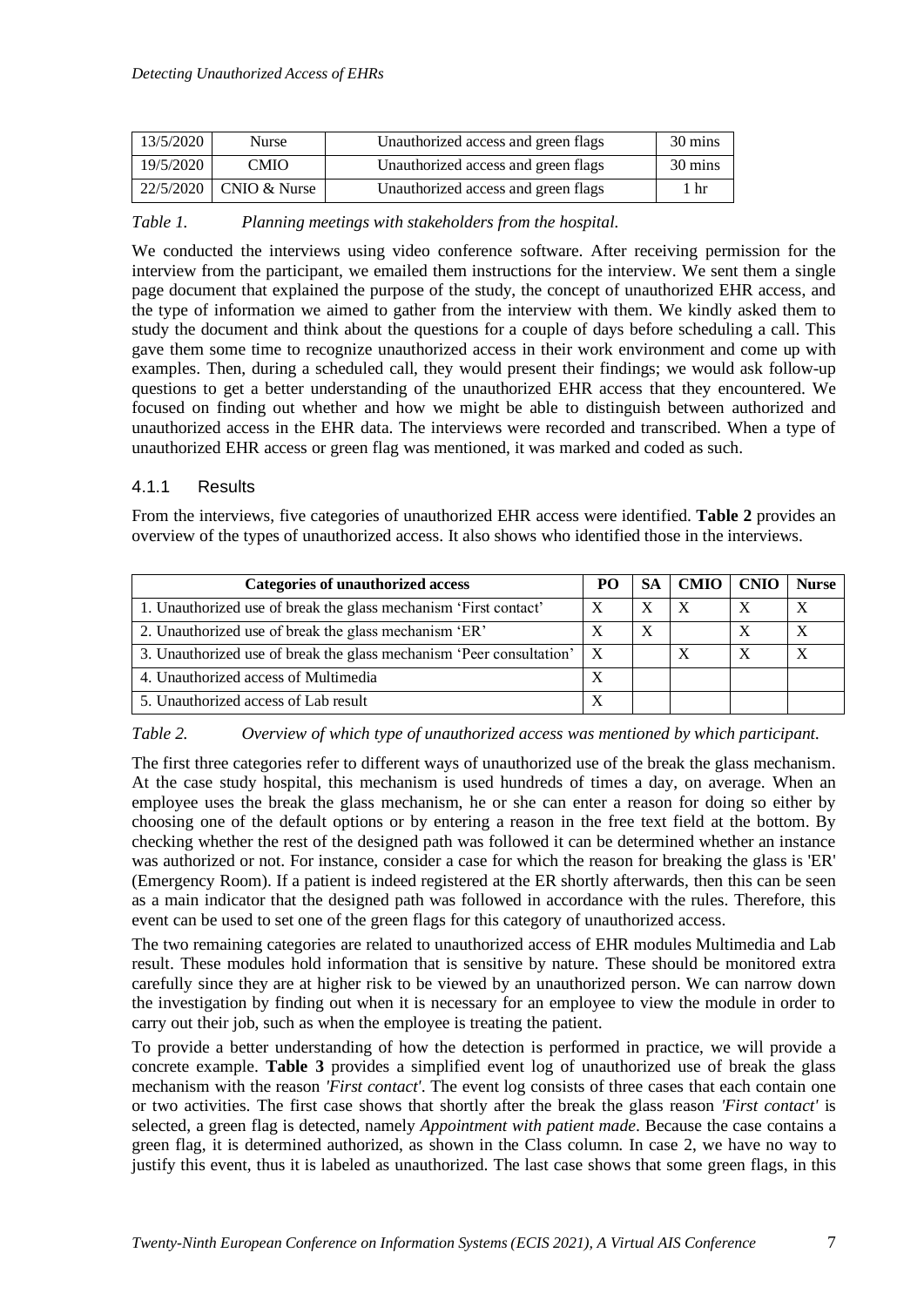case *Referral of patient registered*, can also occur before the break the glass mechanism is used, as long as they fall within the specified time window.

In order to classify cases, we take different process perspectives into account (Mannhardt et al., 2016). First of all, the perspective most often used in process mining: the *control flow* perspective. Green flags in this category relate to the order of activities found in the data. For instance, in the example in Table 3, we look for cases where first the break the glass mechanism is used, and then an appointment is made. A second perspective that we take into account for the example in Table 3 is the *time* perspective. Case 1 is only classified when the time between the appointment and the use of the break the glass mechanism is below a certain threshold. Third, a number of green flags are related to the *resource* perspective. This is most evident in the example from the introduction, where we take into account which doctor accesses a patient's record and whether or not he or she also treating the patient. Last, some green flags focused on the *data* perspective. This includes situations where we base the classification on additional data attributes.

| <b>Case ID</b> | <b>Timestamp</b>                                        | <b>Activity</b>                                | <b>Resource</b> | <b>Class</b> |  |
|----------------|---------------------------------------------------------|------------------------------------------------|-----------------|--------------|--|
|                | Break the glass mechanism 'First contact' used<br>10:04 |                                                |                 | Authorized   |  |
|                | 10:07                                                   | Appointment with patient made                  |                 |              |  |
|                | 11:42                                                   | Break the glass mechanism 'First contact' used |                 | Unauthorized |  |
|                | 12:35                                                   | Referral of patient registered                 |                 | Authorized   |  |
|                | 15:49                                                   | Break the glass mechanism 'First contact' used |                 |              |  |

*Table 3. Simplified example of event log for unauthorized EHR access category 1.*

## **4.2 Stage 2: Extraction**

The second stage is aimed at extracting the data necessary to analyze the instances of unauthorized EHR access. The case study hospital's EHR (Chipsoft HiX) is a Process-Aware Information System, which provides very detailed logs about the activities that have been executed in the system (Mans et al., 2008; van der Aalst, 2016). The event data needed to be manually extracted from the EHR system, which was done in accordance with the principle of data minimization so that only data was collected that was necessary for detecting unauthorized EHR access. Due to the iterative improvement of the detection, this meant that data extraction needed to be repeated several times. The data was extracted from the database using SQL queries and analyzed on a secure dedicated server for the duration of the case study. Only pseudonymized data was extracted from the system.

We opted for January and February of 2020 as the scope of the data for several reasons. The data is recent, yet it is minimally influenced by the COVID-19 outbreak in the Netherlands, which commenced in March 2020. This slice of the data contains thousands of instances for each category of unauthorized EHR access, providing a sufficiently large dataset to create a proof of concept of the detection.

## **4.3 Stage 3: Data Processing**

After extracting the data, we pre-processed it by transforming the data into events, filtering out test patients, relating sub-specialisms to main specialisms, and relating patients to their aliases in case of duplicate registrations. Then, we wrote custom scripts using the R programming language for statistical computing (R Core Team, 2013) to assign the events to cases in order to construct event logs. This assignment was performed based on characteristics such as the timestamp, patient number, employee number, employee function, and the employee's specialism. The conditions for these characteristics varied for each type of event and the situation of the patient at that moment.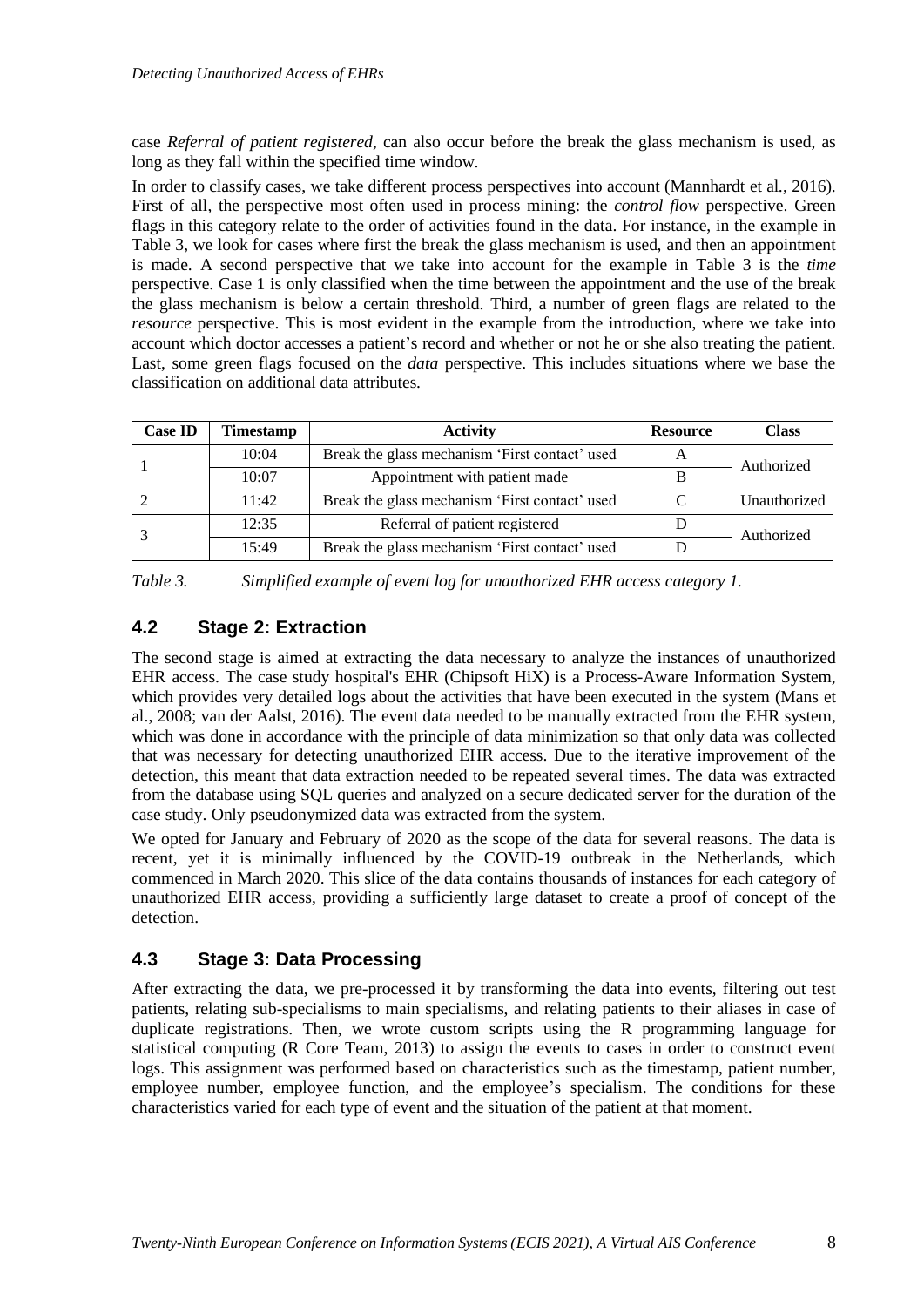### **4.4 Stage 4: Mining & Analysis**

To analyze the event logs, we used the process mining tool Disco by Fluxicon (https://fluxicon.com/disco) since it is lightweight and intuitive to use yet contains all the required functionalities. Based on the known green flags in each iteration, we distinguished the authorized from the unauthorized EHR cases. At the start, little green flags are known. Thus, a large portion of the cases is assumed unauthorized. Consequently, the number of false positives starts off relatively high, and decreases with each iteration.

In each iteration, we drew ten random cases. The PO would then determine whether these cases were false positives, and if yes, add new green flags to the list. For each category of unauthorized EHR access, four iterations were completed in this way during twelve meetings with the PO between April and August 2020 (**Table 4**). The meetings took 66 minutes on average.

Note that the iterations of the five categories are not aligned in time. For example, categories 4 and 5 were only discovered after the second iterations of categories 1 and 2 had finished. As green flags identified in one category may be reused for analyzing cases in another category, it is important to take this into account when reflecting on the scores presented in the following section.

| Date             | 3/4 | 24/4 | 7/5 | 14/5 | 27/5 | 5/6 | 17/6 | 26/6 | 10/7 | 17/7 | 27/7 | 5/8 |
|------------------|-----|------|-----|------|------|-----|------|------|------|------|------|-----|
| CAT1             |     |      |     |      |      |     |      |      |      | 4    |      |     |
| CAT <sub>2</sub> |     |      |     |      |      |     |      |      | 4    |      |      |     |
| CAT3             |     |      |     |      |      |     |      |      |      |      |      |     |
| CAT4             |     |      |     |      |      |     |      |      |      |      |      |     |
| CAT <sub>5</sub> |     |      |     |      |      |     |      |      |      |      |      |     |

*Table 4. Overview of iterative cycles (dates all in 2020).*

## **4.5 Stage 5: Evaluation**

The aim of the evaluation stage of the methodology is to determine whether to move to the Process Improvement & Support stage or to continue with another iteration. In order to determine the accuracy of the detection, we consider two metrics:

1. Precision

Precision and recall are metrics that are often used to determine the accuracy of a classification. Precision can be calculated based on the results from the sample of cases investigated in stage 4. We define precision as follows:

#### *Precision score = true positives / (true positives + false positives)*

We do not include recall, as investigating true and false negatives requires much more effort than true and false positives. We discuss this more in detail in the discussion.

2. Percentage of unauthorized access

We also collect the total number of assumed unauthorized cases for each category. By relating this number to the total number of cases we get the percentage of unauthorized access:

#### *Percentage of unauthorized access = unauthorized cases / total cases x 100%*

When the percentage no longer changes substantially over the iterations, this tells us something about the maturity of the detection. During the analysis stage, new green flags may still be added, but they do not have a major effect on the classification of cases. In other words, the curve flattens, which means that the accuracy of the classification cannot be much further improved.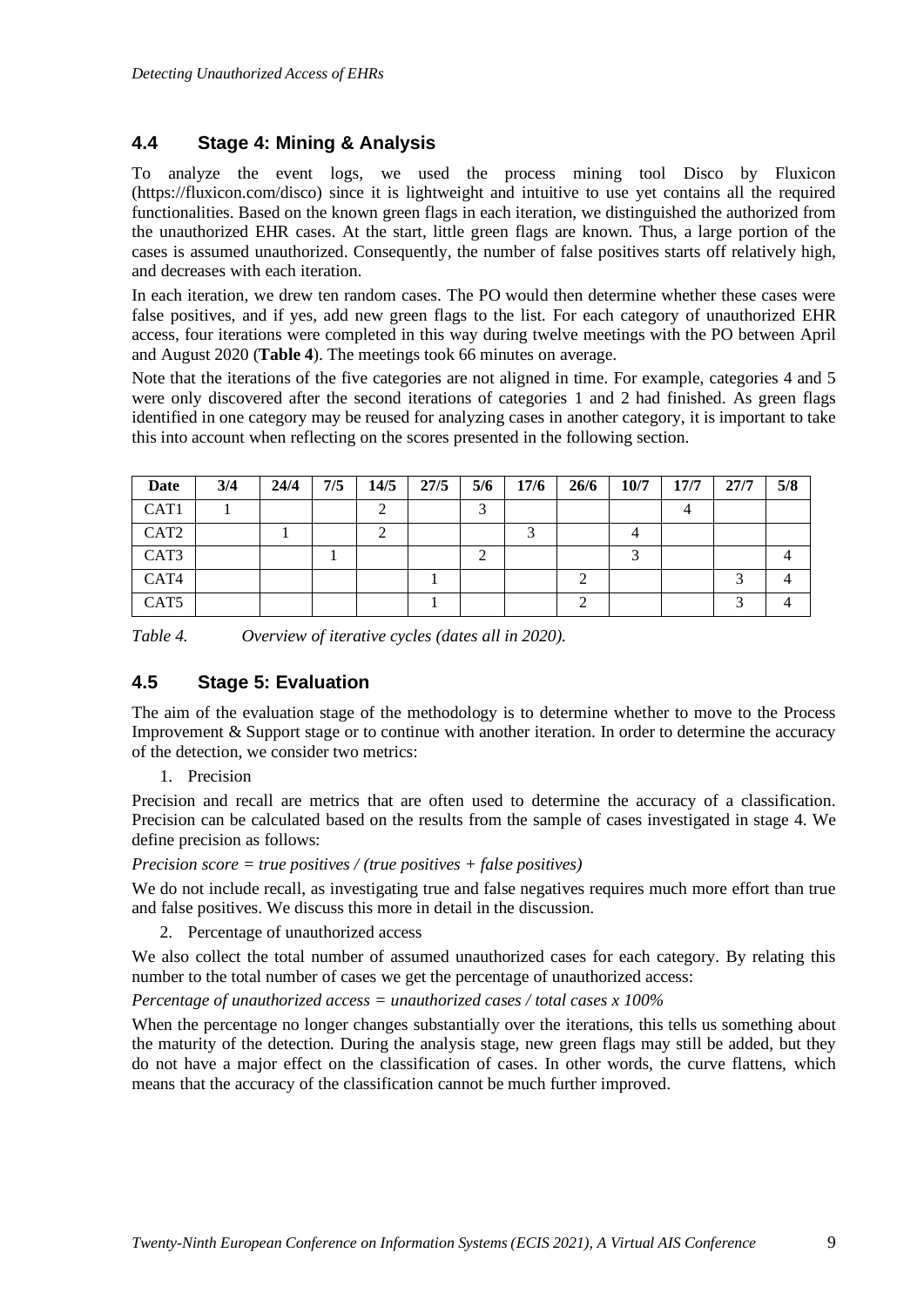### 4.5.1 Results

| <b>General</b>   |                |                |                      | <b>Cases</b>          |                     |                          | <b>Sample</b>            |                    |                    |  |
|------------------|----------------|----------------|----------------------|-----------------------|---------------------|--------------------------|--------------------------|--------------------|--------------------|--|
| Category         | Iteration      | # Green flags  | Unauthorized<br>$\%$ | Unauthorized<br>cases | Authorized<br>cases | Total number<br>of cases | positives<br>True        | positives<br>False | Precision<br>score |  |
| $\mathbf{1}$     | $\mathbf{1}$   | $\overline{2}$ | 43.8                 | 9519                  | 12213               | 21732                    | $\mathfrak{Z}$           | $\overline{7}$     | 0.3                |  |
|                  | $\overline{2}$ | 6              | 30.3                 | 6585                  | 15147               |                          | $\overline{7}$           | 3                  | 0.7                |  |
|                  | 3              | $\overline{7}$ | 22.7                 | 4933                  | 16977               |                          | 9                        | $\mathbf{1}$       | 0.9                |  |
|                  | $\overline{4}$ | $\overline{7}$ | 20.3                 | 4412                  | 17320               |                          | 8                        | $\overline{2}$     | 0.8                |  |
| $\boldsymbol{2}$ | $\mathbf{1}$   | $\mathbf{1}$   | 43                   | 2095                  | 2778                | 4873                     | $\overline{\mathcal{L}}$ | 6                  | 0.4                |  |
|                  | $\overline{2}$ | 3              | 26.6                 | 1296                  | 3577                |                          | 5                        | 5                  | 0.5                |  |
|                  | $\overline{3}$ | 6              | 17.3                 | 843                   | 4030                |                          | 6                        | $\overline{4}$     | 0.6                |  |
|                  | $\overline{4}$ | 8              | 15.8                 | 770                   | 4103                |                          | $\boldsymbol{7}$         | 3                  | 0.7                |  |
| 3                | $\mathbf{1}$   | $\overline{3}$ | 58.3                 | 2123                  | 1519                | 3642                     | $\overline{7}$           | $\overline{3}$     | 0.7                |  |
|                  | $\overline{2}$ | 8              | 49.9                 | 1817                  | 1825                |                          | $\boldsymbol{7}$         | 3                  | 0.7                |  |
|                  | $\overline{3}$ | 9              | 47                   | 1712                  | 1930                |                          | $\overline{9}$           | $\overline{1}$     | 0.9                |  |
|                  | $\overline{4}$ | 12             | 42.6                 | 1551                  | 2091                |                          | 9                        | $\mathbf{1}$       | 0.9                |  |
| $\overline{4}$   | $\mathbf{1}$   | $\overline{2}$ | 50.6                 | 4540                  | 4432                | 8972                     | $\overline{4}$           | $\sqrt{6}$         | 0.4                |  |
|                  | $\overline{2}$ | 8              | 34                   | 3050                  | 5922                |                          | $\overline{4}$           | 6                  | 0.4                |  |
|                  | 3              | 14             | 27.5                 | 2467                  | 6505                |                          | 8                        | $\overline{2}$     | 0.8                |  |
|                  | $\overline{4}$ | 15             | 25.5                 | 2288                  | 6684                |                          | 10                       | $\boldsymbol{0}$   | $\mathbf{1}$       |  |
| 5                | $\mathbf{1}$   | $\mathbf{1}$   | 48                   | 11450                 | 12405               | 23855                    | $\boldsymbol{0}$         | 10                 | $\boldsymbol{0}$   |  |
|                  | $\overline{2}$ | 7              | 20.1                 | 4795                  | 19060               |                          | 5                        | 5                  | 0.5                |  |
|                  | 3              | 12             | 14.3                 | 3411                  | 20444               |                          | $\boldsymbol{7}$         | 3                  | 0.7                |  |
|                  | $\overline{4}$ | 14             | 13.1                 | 3125                  | 20730               |                          | $\overline{8}$           | $\overline{2}$     | $0.8\,$            |  |

**Table 5** provides the full results on the five categories of unauthorized access and corresponding iterations. Below the table, we discuss the results using the two metrics.

#### *Table 5. Results per category.*

**Figure 2** shows the precision score and percentage of unauthorized access for each category across the iterations. The precision score is calculated on the basis of the business expert's investigation of a sample of cases. It relates to the cases currently classified as unauthorized, and the extent to which these are correctly classified as such. As the curve approaches the maximum precision score of 1.0, there are very little false positives left which also means little input for improvement. This is an indicator that the detection has nearly been optimized.

The percentage of cases classified as unauthorized decreases with each iteration, as can be expected because more and more green flags are applied to the data. As the detection of unauthorized access matures, the curve flattens, meaning that most of the false positives have been eliminated as far as possible. Note that some categories of unauthorized access might occur more often than others, meaning that their percentage will be higher even when considered mature.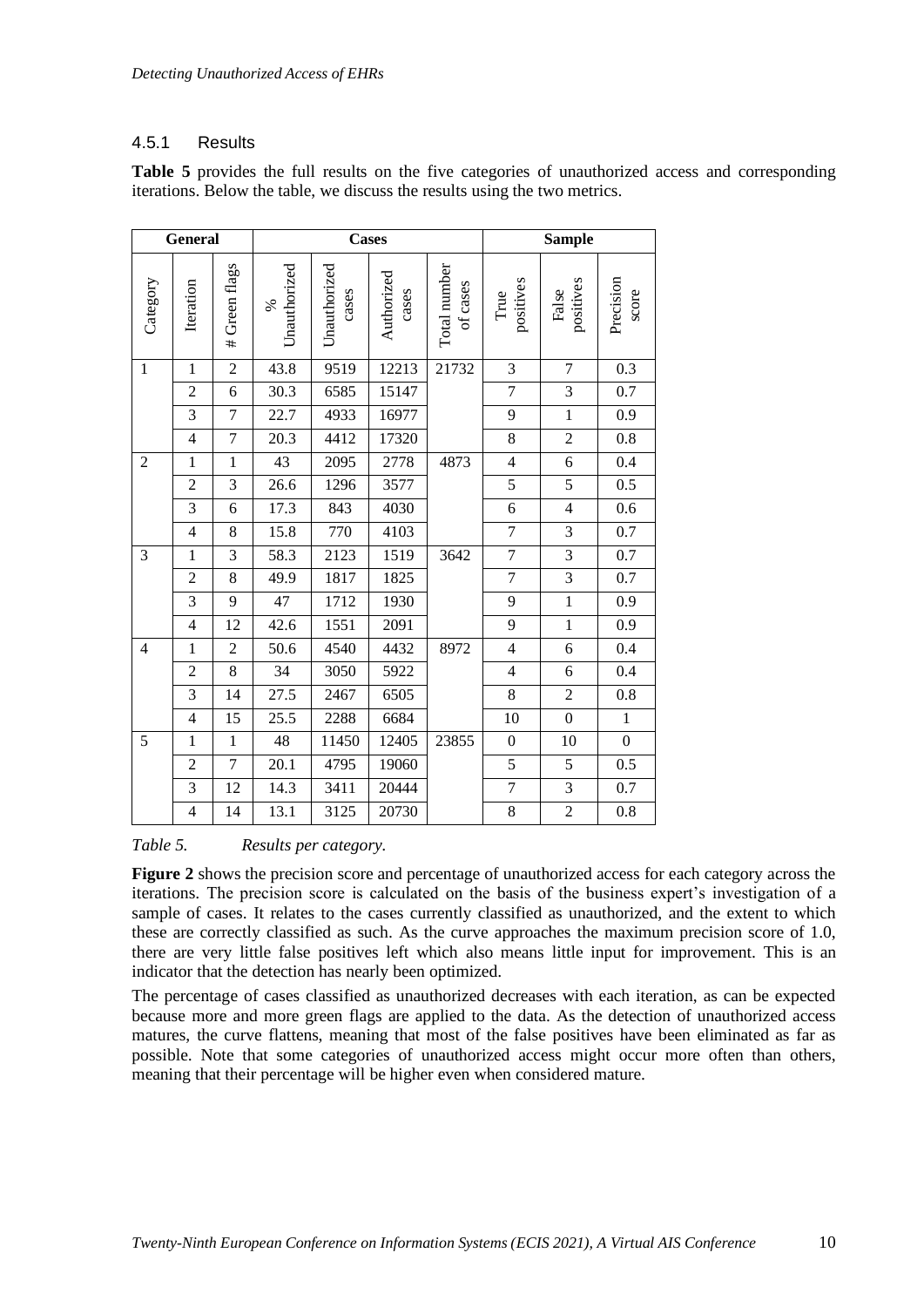

*Figure 2. Precision score and percentage of unauthorized access.*

The combination of metrics gives a more complete picture of the maturity of the detection as opposed to only looking at either one of them. For example, from the precision score figure, it looks as though the detection of category 3 (the purple line) did not improve between the first and second iteration. However, this may be skewed by the sample of the first iteration having an over-representation of true positives. Ground for this suspicion is that 0.7 is an unusually high precision score for the first iteration, when comparing it to the other categories. In the unauthorized access percentage figure it can be observed that the percentage decreased by nearly 10%. In other words, many false positives were eliminated so there was in fact a large improvement in the second iteration.

## **4.6 Stage 6: Process Improvement & Support**

After four iterations for each category of unauthorized access, the detection was considered mature enough for the purpose of this project. As a result of this study, the techniques used and green flags developed have been implemented in the monitoring software used by the hospital. As such, the Privacy Officer no longer has to draw samples from the complete set of cases, but will be focusing on those cases that do not contain green flags.

## **5 Discussion**

In this study, we proposed DEUCE: a methodology aimed at identifying authorized behavior such that unauthorized behavior remains and can be further investigated. We evaluated the methodology empirically in the form of a case study, using real data from a hospital. In the next sections, we discuss how this approach differs from the traditional approach used by the hospital, how it relates to the approaches currently used in conformance checking, and how its principles can be applied outside the detection of unauthorized EHR access.

## **5.1 DEUCE versus the Hospital's Traditional Approach**

Before undertaking this study, the hospital's way of detecting unauthorized EHR access was by manually checking a sample of EHR views by employees. A PO would try to contextualize the cases one by one: checking what occurred before and after the suspicious view, who the user was, what role he or she has within the organization, etc. However, the effort needed to investigate all these cases is high. For each sample of cases that is checked, the effort required remains equally high. In contrast, our proposed methodology introduces an automated component. Green flags are defined by the privacy officer and used to automatically classify all cases in the set as either authorized or unauthorized. Consequently, the list of green flags is appended with every new detection. Therefore, the effort needed for the next detection decreases, rather than remaining the same.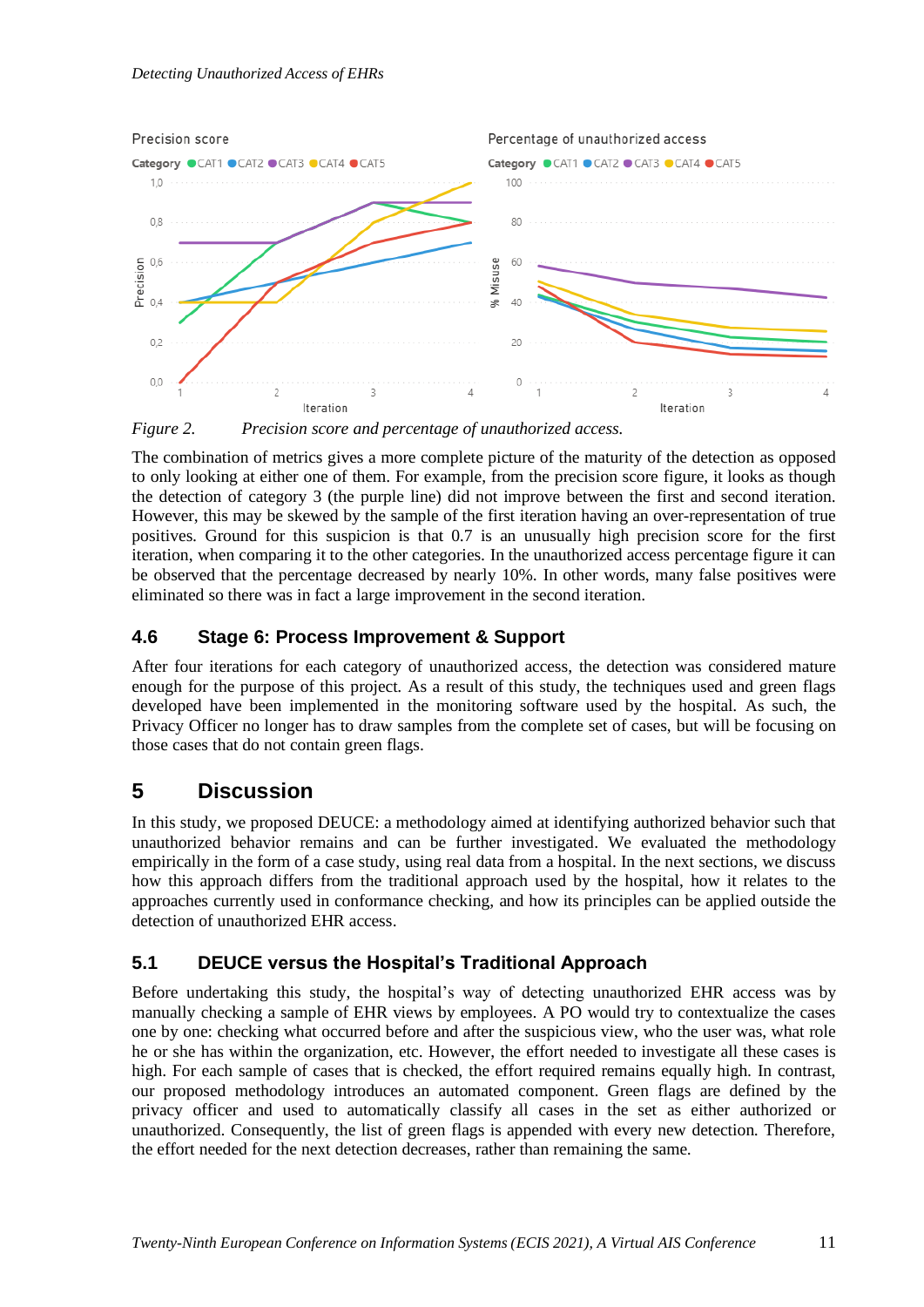In recent years, several techniques for conformance checking have been proposed, many of which relate to rule checking, token replay, or alignments (Carmona et al., 2018). Before these techniques can be applied, an event log and process model need to be present. In some lines of business, process models are readily available. However, in healthcare, this is not often the case. Process models in healthcare often provide an idealized version of the process, while deviations from these models are frequent and many times accepted (Lu et al., 2014). Applying conformance checking techniques on event logs with these models would result in a large portion of behavior classified as deviations, providing a false reflection on reality. Our contribution to the field is that we applied conformance checking techniques and concepts to processes that are loosely structured. We set off from the idea that in some situations, it is easier to say with certainty that some case conforms to the model, while it is much more difficult to say with certainty that some case deviates from the model. This may not merely apply to the detection of unauthorized EHR access, but can be applied in a much broader sense to processes that are loosely structured and difficult to model.

## **5.2 Broader Applications**

Although our methodology is described in relation to the detection of unauthorized EHR access and applied to a case study in healthcare, we believe the principles can be applied in a broader sense. First, it can be applied to enable conformance checking of loosely structured processes in general, such as in relation to the clinical pathways mentioned in the previous section (Carmona et al., 2018). However, the need for flexibility is not constrained to the healthcare sector. There are many other processes that benefit from a flexible setup. For example, knowledge-intensive business processes in general are difficult to fully anticipate in advance (Unger et al., 2015). When applying conformance checking to this type of processes, one may benefit from taking the principles from our methodology into account; drawing samples of cases to define green flags, applying those green flags in order to arrive at unusual cases, and identifying opportunities to improve the process.

Second, our approach to discover suspicious behavior could also be helpful in the context of detecting workaround behavior, i.e. users deviating from the intended way of using information systems (Ejnefjäll and Ågerfalk, 2019). Recently, some studies have attempted to use process mining to detect workarounds (Outmazgin and Soffer, 2016; Beerepoot et al., 2020; Weinzierl et al., 2020). These studies also build on specifications of patterns of behavior that indicate the occurrence of workarounds. Arriving at these specifications requires knowledge from business experts, collected during iterative meetings (Beerepoot et al., 2020). Therefore, the steps outlined in our methodology may also be of use in distinguishing workaround behavior from behavior intended by the system's designers and managers.

Last, we believe our approach can be of help in applying conformance checking to processes that change over time, a field of study known as *concept drift*. Within process mining research, concept drift studies are concerned with how processes change over time and whether these changes can be detected and explained (Bose et al., 2011). As processes change, models documenting those processes cannot be expected to always change with them, if there are models at all. When studying processes that have changed over time, the principles of our methodology may also apply. For example, one might draw a sample from each time period, manually check whether the behavior in the log conforms with the expected behavior in that time frame, classify this behavior as either conforming or nonconforming, and apply the green flags to all behavior in that time period.

## **5.3 Limitations**

In this study, we have been fortunate to be able to systematically study five categories of unauthorized EHR access with a business expert, discussing ten cases for each category over four iterations. Doing so over several iterations has contributed towards improving the reliability of the score. However, the approach needs to be applied on a larger scale to more precisely evaluate the improvement of results over time. Moreover, we have focused on the reduction of false positives and not false negatives. The main reason why our methodology puts the emphasis on false positives is that they are easier to detect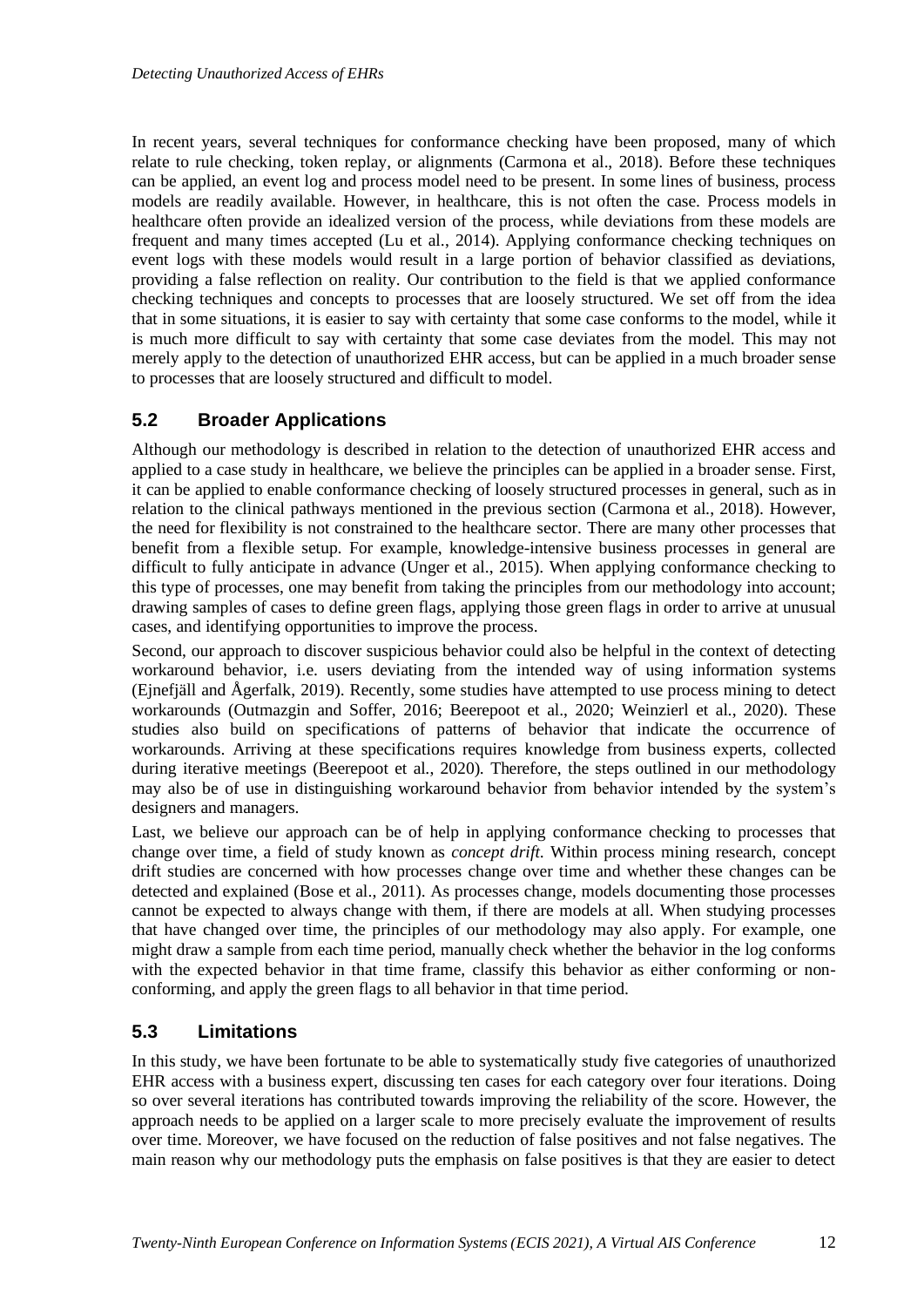than false negatives. False negatives remain hidden in the larger portion of the cases that has already been systematically determined as authorized due to one or multiple green flags. When analyzing a sample of assumed unauthorized cases, one is almost certain to encounter false positives, especially during the earlier iterations. Whereas when analyzing a sample of authorized cases, it is less likely that false negatives will be encountered. The reason for this is that there are far more true negatives than true positives. In future work, analyzing a random sample of cases from the set of green flags, could be included in the methodology to determine the number of false negatives. This would also allow for calculating the fitness of the detection. However, detecting false negatives does require more effort from the business expert. When time of business experts is limited, which it often is, it may be wiser to invest in the more efficient reduction of false positives.

## **6 Conclusion**

As a result of the loosely structured and ad-hoc nature of healthcare processes, distinguishing the 'right' way of doing things from the 'wrong' way, is complex, especially when it comes to detecting EHR access. The currently popular approach, which comes down to manually checking access, is labor-intensive and limited in the sense of cases that can be checked. In this paper, we studied how process mining can be used to support the detection of unauthorized EHR access and propose the DEUCE methodology. To arrive at the methodology, we drew on the principles of conformance checking, the red flag approach, and the principle of exclusion. Moreover, we adapted the stages from the well-established Process Mining Project Methodology, including the iterative analysis cycles and the involvement of business experts throughout the project. We applied the methodology in a case study at a Dutch hospital, systematically classifying five types of access behavior into authorized and unauthorized cases. We showed how, over multiple iterations and for each category, the precision of the detection increased and the classification of unauthorized access substantially matured. Our methodology provides a direct improvement with respect to the traditional approach of the hospital, with regards to both the effort necessary to detect unauthorized cases and the completeness of the detection in terms of the cases checked. As a consequence of our endeavor, the hospital involved has implemented the developed principles and classifications and is now using the approach to more efficiently catch unauthorized EHR access and to better ensure the privacy of patients.

## References

- Albrecht, W. S., C. O. Albrecht, C. C. Albrecht and M. F. Zimbelman. (2011). *Fraud examination*. Cengage Learning.
- Baader, G. and H. Krcmar. (2018). "Reducing false positives in fraud detection: Combining the red flag approach with process mining." *International Journal of Accounting Information Systems*, *31*, 1–16.
- Beerepoot, I., X. Lu, I. van de Weerd and H. A. Reijers. (2020). "Seeing the signs of workarounds: a mixed-methods approach to the detection of nurses's process deviations." In: *Hawaii International Conference on System Sciences*.
- Borycki, E., R. S. Joe, B. Armstrong, P. Bellwood and R. Campbell. (2011). "Educating health professionals about the electronic health record (EHR): Removing the barriers to adoption."
- Bose, R. P. J. C., W. M. P. Van Der Aalst, I. Žliobaite and M. Pechenizkiy. (2011). "Handling concept drift in process mining." In: *Lecture Notes in Computer Science (including subseries Lecture Notes in Artificial Intelligence and Lecture Notes in Bioinformatics)* (Vol. 6741 LNCS, pp. 391– 405). Springer, Berlin, Heidelberg.
- Bryman, A. (2016). *Social research methods*. Oxford university press.
- Carmona, J., B. van Dongen, A. Solti and M. Weidlich. (2018). *Conformance Checking*. Springer.
- Ejnefjäll, T. and P. J. Ågerfalk. (2019). "Conceptualizing Workarounds: Meanings and Manifestations in Information Systems Research." *Communications of the Association for Information Systems*, *45*(1), 20.